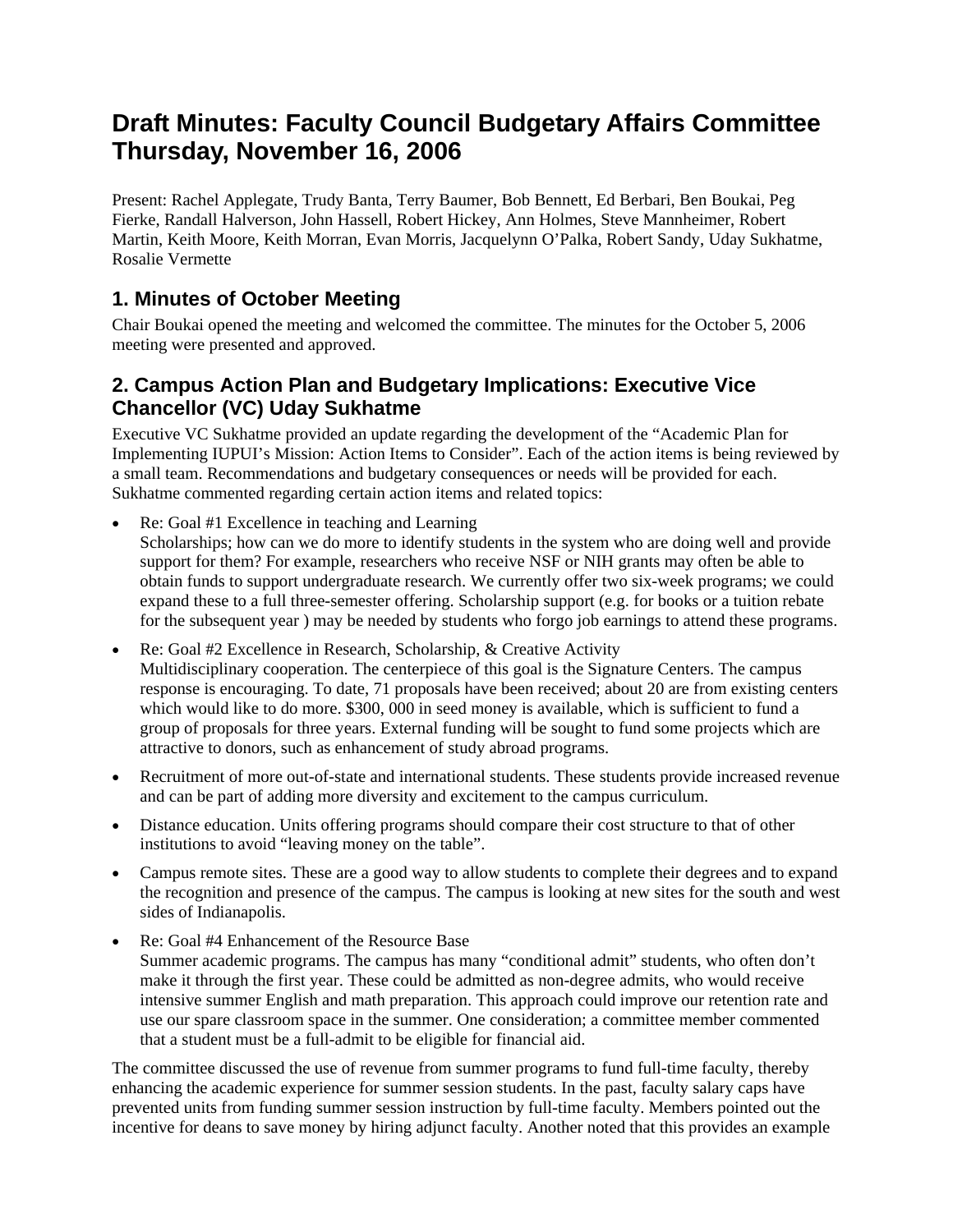of contradictions in campus goals which can arise, such as the RCM goal of controlling costs versus the goal of improving student retention.

### **3. Proposed By-Law Amendment Concerning the Charge and Role of the IUPUI BAC**

See document: "Charge of the IUPUI Budgetary Affairs Committee: November 16, 2006" Draft [Copied on orange paper]

William Plater has encouraged units to have faculty budgetary committees. It's not clear if a specific, consistent charge was provided to the unit committees. Discussion focused on ways to strengthen the ties between the FC BAC and unit budgetary committees in order to develop more faculty expertise in budgetary issues. Suggestions to "empower" unit budgetary committees included:

- Look at whether unit committees function as a means for unit faculty to contribute to the process of setting budgetary priorities. The Academic Affairs committee looks at implications of unit proposals for new academic programs. Should the BAC seek feedback regarding the process of unit committees?
- Look at whether frankness of discussions is affected if unit administrators attend the meetings.
- Provide a means for unit committees to share insights with their counterparts at other units regarding questions such as how to accomplish priority tasks.
- Look at how FC BAC members are selected. Members could be selected from unit committees or their chairs. Some campus units, such as Law and Columbus, are currently not represented on the committee.

The committee voted to approve the amendment to the charge of the BAC. Final approval by the Faculty Council is required.

**[Update: The amendment was passed unanimously by the IUPUI Faculty Council (IFC) on March 6, 2007. Details are provided on page one of the IFC Meeting Summary; see: http://www.iupui.edu/~fcouncil/minutes/3-6-07\_summary.htm]** 

## **4. Planning for This Year's Hearings**

A sign-up sheet was provided, allowing members to indicate their preferences to attend spring unit hearings. **Please email the chair regarding your preferences.** 

See document: 1-page "Fiscal Health: summaries by unit," dated 9/29/06. Not all units are represented; for example, a report was not available for UITS. Please examine these summaries to obtain a sense of unit priorities. This information may be helpful for BAC unit reviewers, who otherwise only see data for their unit.

The campus has not yet determined whether reallocation funds funding will be available for unit to submit new initiative proposals.

A member commented that faculty from his unit have expressed concern regarding the cost to academic units of assessments. He pointed out that some service units have had considerable increases in their budgets over the last five years, while the increases of others are nominal. A suggestion was made that the committee focus on service units [reports copied on blue paper] with substantial budget growth, to see if these units have provided additional value to academic units. In the past, hearings conducted for service units having complex missions and multiple programs, there has been little time for questions.

## **5. Further Talking Points for the BAC**

(See 2-page handout for the full text of questions): "IUPUI Budgetary Affairs Committee 2006-2007"

- Question topics forwarded to Deans and Directors of RCM Units in preparation for the hearing:
	- o Doubling goals